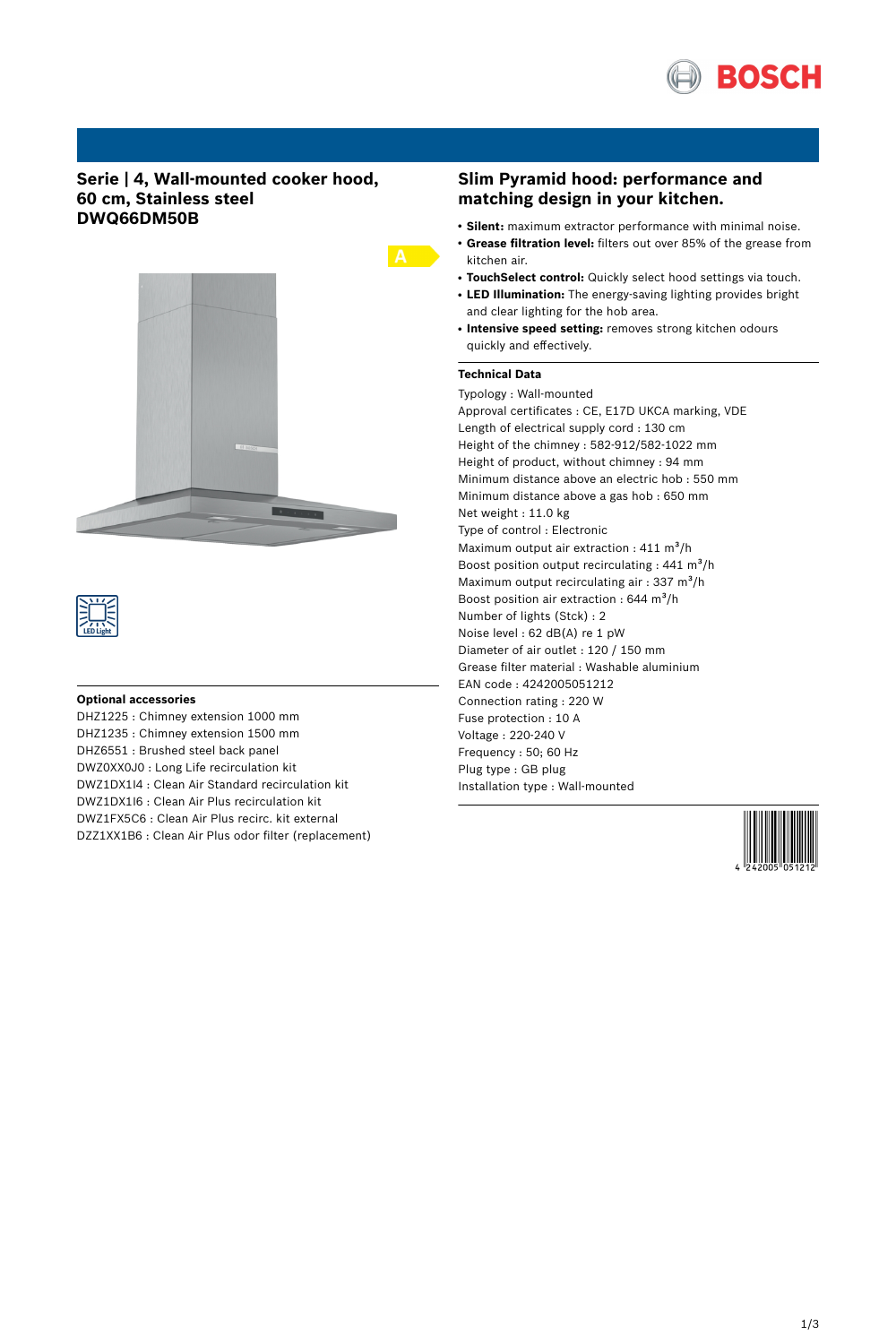

## **Serie | 4, Wall-mounted cooker hood, 60 cm, Stainless steel DWQ66DM50B**

# **Slim Pyramid hood: performance and matching design in your kitchen.**

### **Key performance features:**

- Energy Efficiency Class: <sup>A</sup> (at <sup>a</sup> range of energy efficiency classes from A+++ to D)
- Extraction rate according to EN <sup>61591</sup> <sup>ø</sup> <sup>15</sup> cm: max. Normal use410m<sup>3</sup>/h Intensive $644 \text{ m}^3\text{/h}$
- Noise max. Normal Level: Noise, max. speed in normal us: <sup>62</sup> dB dB\*

### **Features**

- TouchControl with Electronic display
- Electronic display
- <sup>3</sup> power levels & intensive setting
- 2 x 1.5W LED light
- Colour Temperature: <sup>3500</sup> <sup>K</sup>
- Automatic intensive revert (6mins)
- <sup>2</sup> removable metal grease filter cassettes
- Installation: wall

### **Design**

- Chimney extractor hood
- TouchControl
- Electronic control

### **Performance/technical information**

- Suitable for ducted or recirculating operation
- For recirculated extraction recirculating kit or CleanAir recirculating kit (accessory) needed
- Max. extraction rate: <sup>644</sup> m3/h
- Noise level according to EN 60704-3 and EN 60704-2-13 exhaust air: Max. normal use:62dB(A) re 1 pW Intensive: 70 dB(A) re  $1$  pW
- Power rating: <sup>220</sup> <sup>W</sup>
- Light Intensity: <sup>242</sup> lux
- Electrical cable length 1.3 <sup>m</sup>
- Diameter pipe <sup>Ø</sup> <sup>150</sup> mm (Ø <sup>120</sup> mm enclosed)
- Dimensions exhaust air (HxWxD): 676-1006 <sup>x</sup> <sup>600</sup> <sup>x</sup> <sup>500</sup> mm
- Dimensions recirculating (HxWxD): 676-1116 <sup>x</sup> <sup>600</sup> <sup>x</sup> <sup>500</sup> mm
- Dimensions recirculating with CleanAir module (HxWxD): 744 x 600 x 500mm - mounting with outer chimney 874-1204 x 600 x 500 mm - mounting with telescopic chimney
- Blower Efficiency Class: A\*
- Lighting Efficiency Class: A\*
- Grease Filtering Efficiency Class: B\*
- Average Energy Consumption: 41.7 kWh/year\*

#### **Optional accessories**

- Recirculating kit DHZ1225
- *\* In accordance with the EU-Regulation No 65/2014*